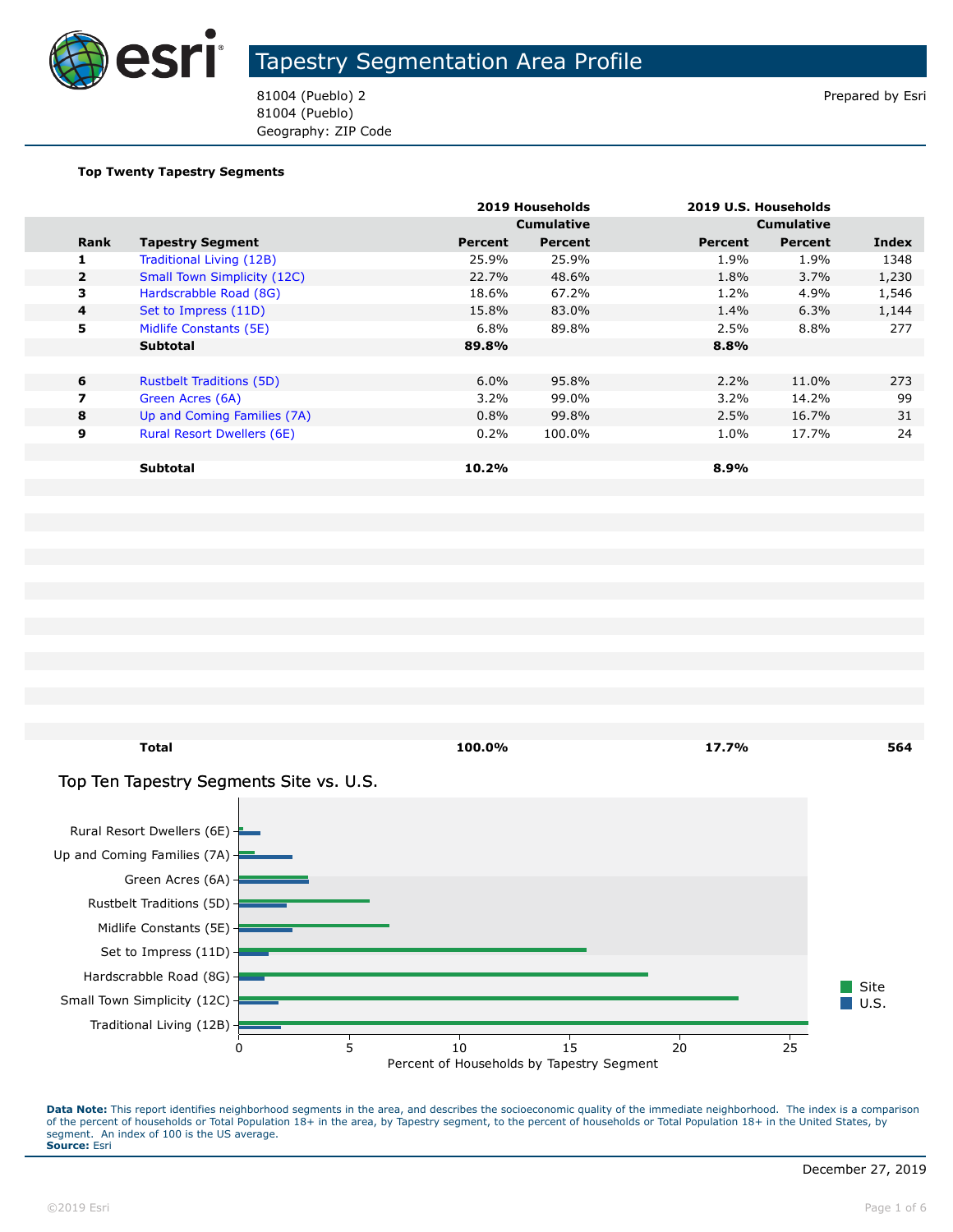

81004 (Pueblo) 2 **Prepared by Esri** Prepared by Esri 81004 (Pueblo) Geography: ZIP Code



#### 2019 Tapestry Indexes by Total Population 18+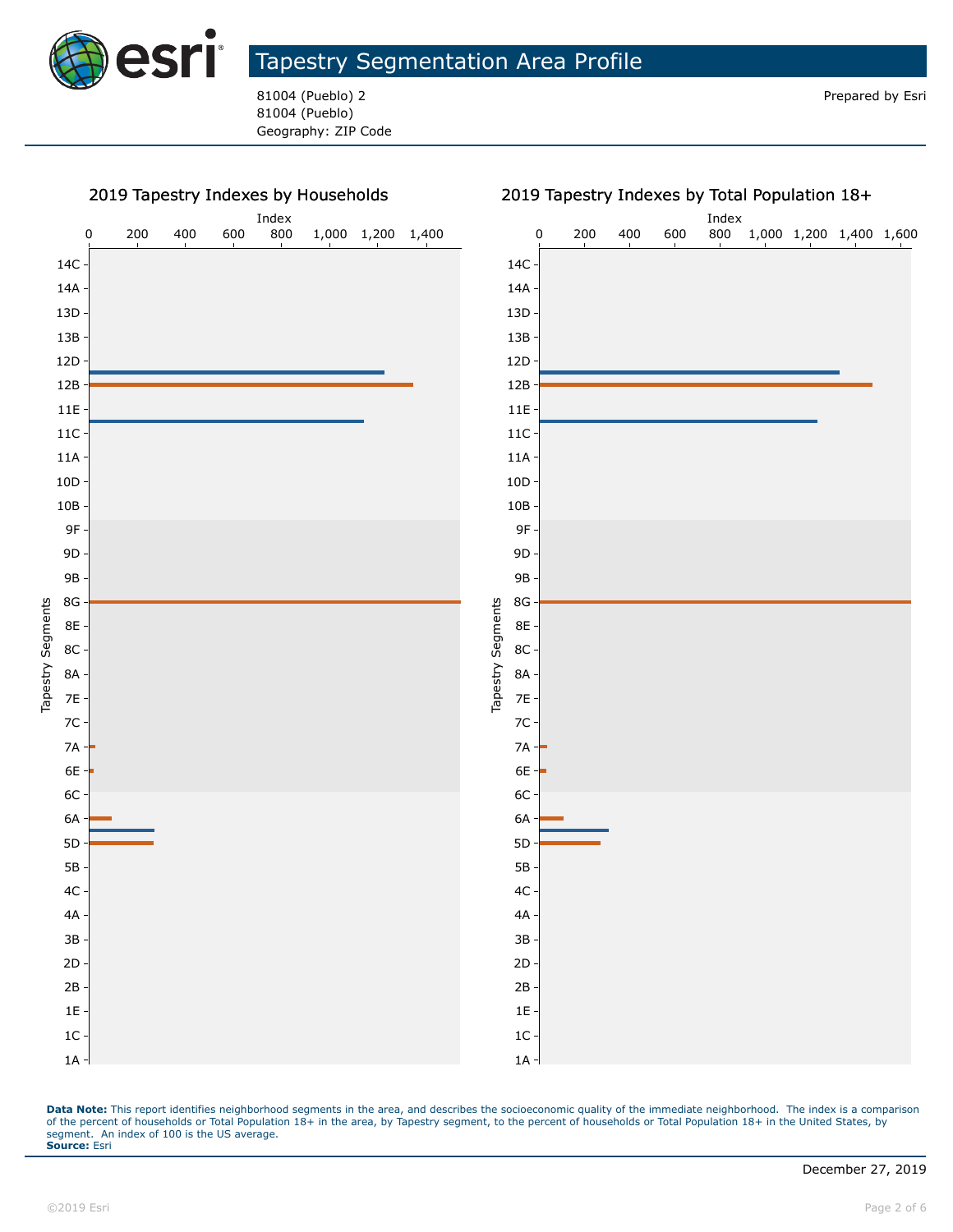

81004 (Pueblo) 2 Prepared by Esri 81004 (Pueblo) Geography: ZIP Code

| <b>Tapestry LifeMode Groups</b>                 |               | 2019 Households | <b>2019 Adult Population</b> |               |                |             |
|-------------------------------------------------|---------------|-----------------|------------------------------|---------------|----------------|-------------|
|                                                 | <b>Number</b> | <b>Percent</b>  | <b>Index</b>                 | <b>Number</b> | <b>Percent</b> | Index       |
| Total:                                          | 11,337        | 100.0%          |                              | 20,708        | 100.0%         |             |
|                                                 |               |                 |                              |               |                |             |
| 1. Affluent Estates                             | $\mathbf 0$   | 0.0%            | $\mathbf 0$                  | 0             | 0.0%           | $\mathbf 0$ |
| Top Tier (1A)                                   | 0             | 0.0%            | 0                            | 0             | 0.0%           | 0           |
| Professional Pride (1B)                         | $\pmb{0}$     | 0.0%            | 0                            | $\pmb{0}$     | 0.0%           | 0           |
| Boomburbs (1C)                                  | 0             | 0.0%            | 0                            | 0             | 0.0%           | 0           |
| Savvy Suburbanites (1D)                         | 0             | 0.0%            | 0                            | 0             | 0.0%           | $\pmb{0}$   |
| Exurbanites (1E)                                | 0             | 0.0%            | 0                            | 0             | 0.0%           | 0           |
|                                                 |               |                 |                              |               |                |             |
| 2. Upscale Avenues                              | 0             | $0.0\%$         | 0                            | 0             | 0.0%           | 0           |
| Urban Chic (2A)                                 | $\mathbf 0$   | 0.0%            | 0                            | 0             | 0.0%           | 0           |
| Pleasantville (2B)                              | 0             | 0.0%            | 0                            | 0             | 0.0%           | 0           |
| Pacific Heights (2C)                            | $\mathbf 0$   | 0.0%            | 0                            | 0             | 0.0%           | 0           |
| <b>Enterprising Professionals (2D)</b>          | 0             | 0.0%            | 0                            | 0             | 0.0%           | 0           |
|                                                 |               |                 |                              |               |                |             |
| 3. Uptown Individuals                           | 0             | $0.0\%$         | 0                            | 0             | 0.0%           | 0           |
| Laptops and Lattes (3A)                         | 0             | 0.0%            | 0                            | 0             | 0.0%           | 0           |
| Metro Renters (3B)                              | 0             | 0.0%            | 0                            | 0             | 0.0%           | 0           |
| Trendsetters (3C)                               | 0             | 0.0%            | 0                            | 0             | 0.0%           | $\mathbf 0$ |
|                                                 |               |                 |                              |               |                |             |
| 4. Family Landscapes                            | 0             | 0.0%            | 0                            | 0             | 0.0%           | $\mathbf 0$ |
| Soccer Moms (4A)                                | 0             | 0.0%            | 0                            | 0             | 0.0%           | 0           |
| Home Improvement (4B)                           | 0             | 0.0%            | 0                            | 0             | 0.0%           | 0           |
| Middleburg (4C)                                 | 0             | 0.0%            | 0                            | 0             | 0.0%           | 0           |
|                                                 |               |                 |                              |               |                |             |
| 5. GenXurban                                    | 1,454         | 12.8%<br>0.0%   | 113<br>0                     | 2,669<br>0    | 12.9%<br>0.0%  | 119         |
| Comfortable Empty Nesters (5A)<br>In Style (5B) | 0<br>0        | 0.0%            | 0                            | 0             | 0.0%           | 0<br>0      |
| Parks and Rec (5C)                              | $\mathbf 0$   | 0.0%            | 0                            | $\Omega$      | 0.0%           | 0           |
| <b>Rustbelt Traditions (5D)</b>                 | 678           | 6.0%            | 273                          | 1,171         | 5.7%           | 275         |
| Midlife Constants (5E)                          | 776           | 6.8%            | 277                          | 1,498         | 7.2%           | 310         |
|                                                 |               |                 |                              |               |                |             |
| <b>6. Cozy Country Living</b>                   | 390           | 3.4%            | 29                           | 831           | 4.0%           | 34          |
| Green Acres (6A)                                | 363           | 3.2%            | 99                           | 766           | 3.7%           | 111         |
| Salt of the Earth (6B)                          | $\mathbf 0$   | 0.0%            | 0                            | 0             | 0.0%           | 0           |
| The Great Outdoors (6C)                         | 0             | 0.0%            | 0                            | 0             | 0.0%           | 0           |
| Prairie Living (6D)                             | $\mathbf 0$   | 0.0%            | 0                            | 0             | 0.0%           | $\pmb{0}$   |
| Rural Resort Dwellers (6E)                      | 27            | 0.2%            | 24                           | 65            | 0.3%           | 34          |
| <b>Heartland Communities (6F)</b>               | $\mathbf 0$   | 0.0%            | 0                            | $\pmb{0}$     | 0.0%           | 0           |
|                                                 |               |                 |                              |               |                |             |
| 7. Ethnic Enclaves                              | 86            | 0.8%            | 11                           | 207           | 1.0%           | 12          |
| Up and Coming Families (7A)                     | 86            | 0.8%            | 31                           | 207           | 1.0%           | 38          |
| Urban Villages (7B)                             | 0             | 0.0%            | $\pmb{0}$                    | 0             | 0.0%           | 0           |
| American Dreamers (7C)                          | 0             | 0.0%            | 0                            | 0             | 0.0%           | 0           |
| <b>Barrios Urbanos (7D)</b>                     | $\mathsf 0$   | 0.0%            | 0                            | 0             | 0.0%           | 0           |
| Valley Growers (7E)                             | 0             | $0.0\%$         | 0                            | 0             | 0.0%           | 0           |
| Southwestern Families (7F)                      | 0             | 0.0%            | 0                            | 0             | 0.0%           | $\pmb{0}$   |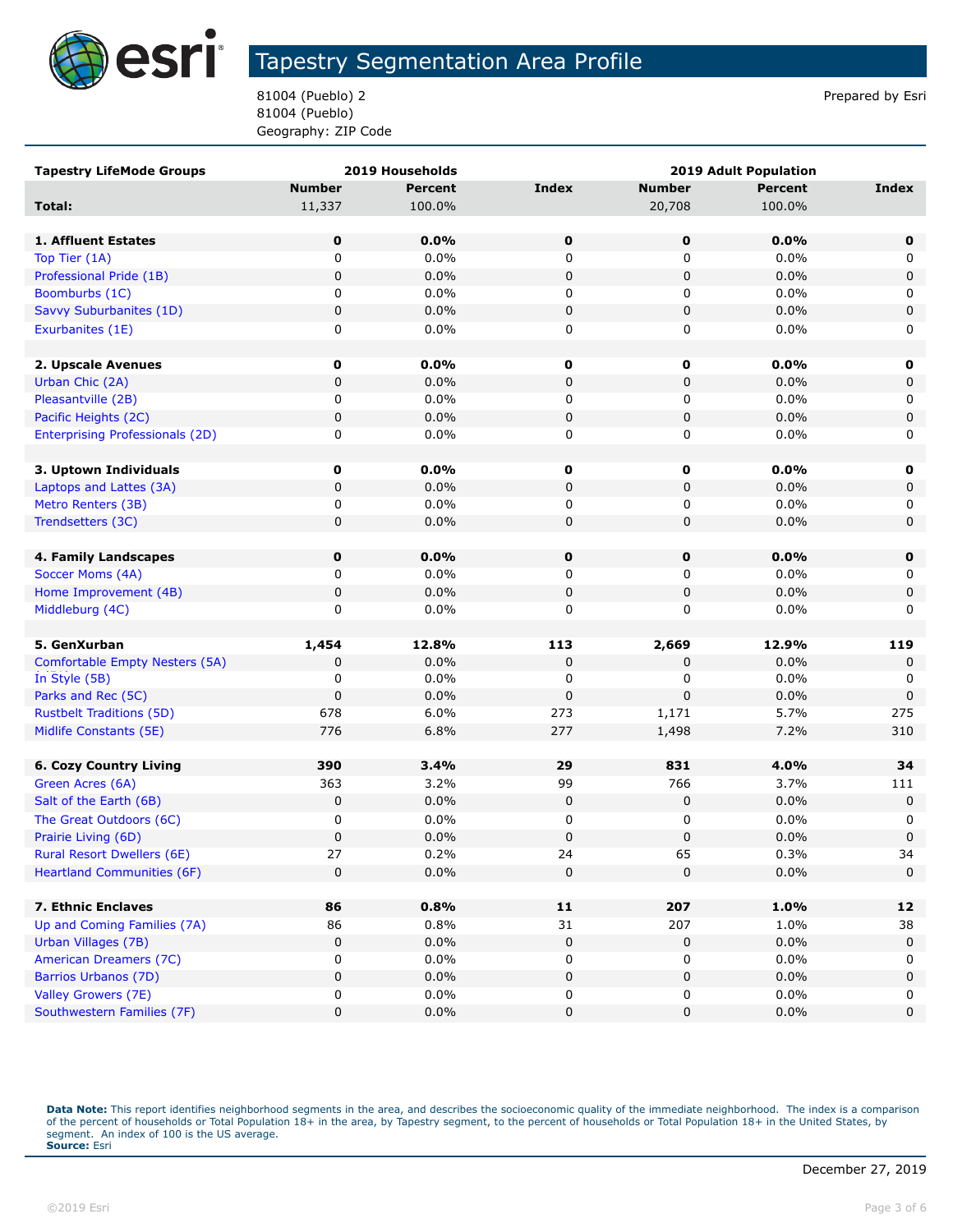

81004 (Pueblo) 2 Prepared by Esri 81004 (Pueblo) Geography: ZIP Code

| <b>Tapestry LifeMode Groups</b>        |               | 2019 Households | <b>2019 Adult Population</b> |               |                |                  |
|----------------------------------------|---------------|-----------------|------------------------------|---------------|----------------|------------------|
|                                        | <b>Number</b> | <b>Percent</b>  | <b>Index</b>                 | <b>Number</b> | <b>Percent</b> | <b>Index</b>     |
| Total:                                 | 11,337        | 100.0%          |                              | 20,708        | 100.0%         |                  |
|                                        |               |                 |                              |               |                |                  |
| 8. Middle Ground                       | 2,108         | 18.6%           | 171                          | 3,932         | 19.0%          | 188              |
| City Lights (8A)                       | 0             | 0.0%            | 0                            | 0             | $0.0\%$        | 0                |
| Emerald City (8B)                      | $\pmb{0}$     | 0.0%            | $\mathbf 0$                  | 0             | 0.0%           | $\mathbf 0$      |
| Bright Young Professionals (8C)        | 0             | 0.0%            | 0                            | 0             | 0.0%           | 0                |
| Downtown Melting Pot (8D)              | 0             | 0.0%            | $\pmb{0}$                    | 0             | 0.0%           | 0                |
| Front Porches (8E)                     | 0             | 0.0%            | 0                            | 0             | 0.0%           | 0                |
| Old and Newcomers (8F)                 | $\mathbf 0$   | 0.0%            | $\mathbf 0$                  | $\mathbf 0$   | 0.0%           | $\mathbf 0$      |
| Hardscrabble Road (8G)                 | 2,108         | 18.6%           | 1,546                        | 3,932         | 19.0%          | 1,648            |
|                                        |               |                 |                              |               |                |                  |
| 9. Senior Styles                       | 0             | $0.0\%$         | 0                            | 0             | 0.0%           | 0                |
| Silver & Gold (9A)                     | $\pmb{0}$     | 0.0%            | $\pmb{0}$                    | 0             | 0.0%           | 0                |
| Golden Years (9B)                      | 0             | 0.0%            | 0                            | 0             | 0.0%           | 0                |
| The Elders (9C)                        | $\pmb{0}$     | 0.0%            | $\pmb{0}$                    | 0             | 0.0%           | $\mathbf 0$      |
| Senior Escapes (9D)                    | 0             | 0.0%            | 0                            | 0             | 0.0%           | 0                |
| <b>Retirement Communities (9E)</b>     | 0             | 0.0%            | $\pmb{0}$                    | $\pmb{0}$     | 0.0%           | 0                |
| Social Security Set (9F)               | 0             | 0.0%            | 0                            | 0             | 0.0%           | 0                |
|                                        |               |                 |                              |               |                |                  |
| 10. Rustic Outposts                    | 0             | 0.0%            | 0                            | 0             | 0.0%           | 0                |
| Southern Satellites (10A)              | 0             | 0.0%            | $\pmb{0}$                    | 0             | 0.0%           | 0                |
| Rooted Rural (10B)                     | 0             | 0.0%            | 0                            | 0             | $0.0\%$        | 0                |
| Diners & Miners (10C)                  | $\mathbf 0$   | 0.0%            | $\mathbf 0$                  | 0             | 0.0%           | $\mathbf 0$      |
| Down the Road (10D)                    | 0             | 0.0%            | 0                            | 0             | 0.0%           | 0                |
| Rural Bypasses (10E)                   | $\pmb{0}$     | 0.0%            | $\pmb{0}$                    | 0             | 0.0%           | $\mathbf 0$      |
|                                        |               |                 |                              |               |                |                  |
| 11. Midtown Singles                    | 1,793         | 15.8%           | 257                          | 3,017         | 14.6%          | 268              |
| City Strivers (11A)                    | 0             | 0.0%            | 0                            | 0             | $0.0\%$        | 0                |
| Young and Restless (11B)               | $\pmb{0}$     | 0.0%            | $\pmb{0}$                    | 0             | 0.0%           | $\mathbf 0$      |
| Metro Fusion (11C)                     | 0             | 0.0%            | 0                            | 0             | $0.0\%$        | $\Omega$         |
| Set to Impress (11D)                   | 1,793         | 15.8%           | 1,144                        | 3,017         | 14.6%          | 1,235            |
| City Commons (11E)                     | 0             | 0.0%            | 0                            | 0             | 0.0%           | 0                |
|                                        |               |                 |                              |               |                |                  |
| 12. Hometown                           | 5,506         | 48.6%           | 797                          | 10,052        | 48.5%          | 843              |
| Family Foundations (12A)               | $\mathbf 0$   | 0.0%            | $\mathbf 0$                  | $\mathbf 0$   | 0.0%           | $\mathbf 0$      |
| <b>Traditional Living (12B)</b>        | 2,932         | 25.9%           | 1,348                        | 5,463         | 26.4%          | 1,476            |
| <b>Small Town Simplicity (12C)</b>     | 2,574         | 22.7%           | 1,230                        | 4,589         | 22.2%          | 1,330            |
| Modest Income Homes (12D)              | 0             | 0.0%            | 0                            | 0             | 0.0%           | 0                |
|                                        |               |                 |                              |               |                |                  |
| 13. Next Wave                          | 0             | $0.0\%$         | 0                            | 0             | $0.0\%$        | 0                |
| <b>International Marketplace (13A)</b> | 0             | 0.0%            | $\pmb{0}$                    | 0             | 0.0%           | 0                |
| Las Casas (13B)                        | 0<br>0        | 0.0%<br>0.0%    | 0<br>$\pmb{0}$               | 0<br>0        | 0.0%<br>0.0%   | 0<br>$\mathbf 0$ |
| <b>NeWest Residents (13C)</b>          | 0             | $0.0\%$         | 0                            | 0             | 0.0%           |                  |
| Fresh Ambitions (13D)                  |               |                 |                              |               |                | 0                |
| High Rise Renters (13E)                | $\mathbf 0$   | 0.0%            | 0                            | 0             | 0.0%           | 0                |
| <b>14. Scholars and Patriots</b>       | 0             | 0.0%            | $\pmb{0}$                    | $\pmb{0}$     | 0.0%           | $\mathbf 0$      |
| Military Proximity (14A)               | 0             | 0.0%            | 0                            | 0             | $0.0\%$        | 0                |
| College Towns (14B)                    | 0             | 0.0%            | $\pmb{0}$                    | 0             | 0.0%           | $\mathbf 0$      |
| Dorms to Diplomas (14C)                | 0             | 0.0%            | 0                            | 0             | $0.0\%$        | 0                |
|                                        |               |                 |                              |               |                |                  |
| Unclassified (15)                      | 0             | 0.0%            | 0                            | 0             | $0.0\%$        | 0                |
|                                        |               |                 |                              |               |                |                  |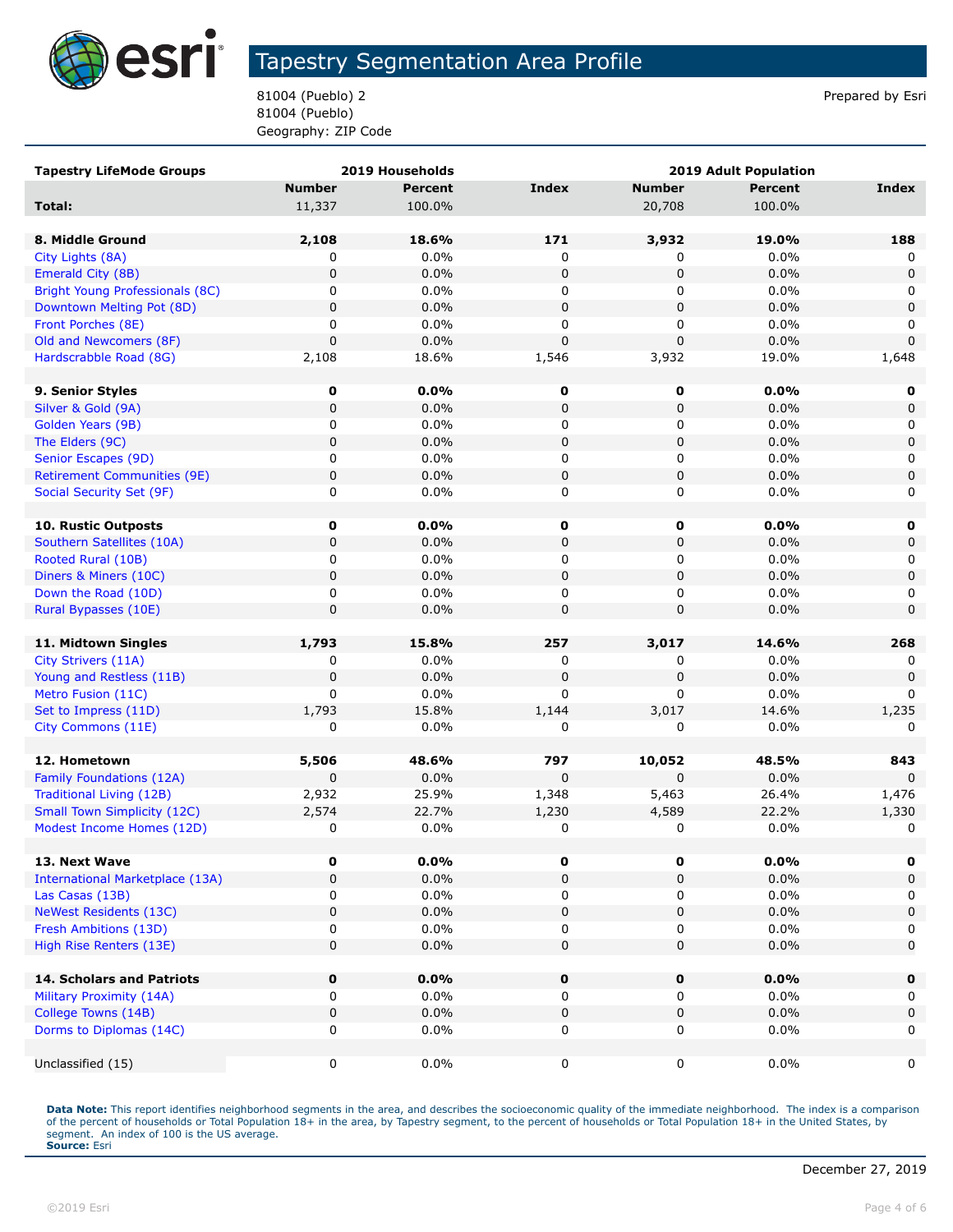

81004 (Pueblo) 2 Prepared by Esri 81004 (Pueblo) Geography: ZIP Code

| <b>Tapestry Urbanization Groups</b>    |                | 2019 Households | <b>2019 Adult Population</b> |               |                |             |
|----------------------------------------|----------------|-----------------|------------------------------|---------------|----------------|-------------|
|                                        | <b>Number</b>  | <b>Percent</b>  | <b>Index</b>                 | <b>Number</b> | <b>Percent</b> | Index       |
| Total:                                 | 11,337         | 100.0%          |                              | 20,708        | 100.0%         |             |
|                                        |                |                 |                              |               |                |             |
| 1. Principal Urban Center              | 0              | 0.0%            | 0                            | 0             | 0.0%           | 0           |
| Laptops and Lattes (3A)                | 0              | 0.0%            | 0                            | 0             | 0.0%           | 0           |
| Metro Renters (3B)                     | $\overline{0}$ | 0.0%            | $\mathbf 0$                  | $\mathbf 0$   | 0.0%           | $\mathbf 0$ |
| Trendsetters (3C)                      | 0              | 0.0%            | 0                            | 0             | 0.0%           | 0           |
| Downtown Melting Pot (8D)              | $\mathbf 0$    | 0.0%            | $\pmb{0}$                    | $\pmb{0}$     | 0.0%           | $\mathsf 0$ |
| City Strivers (11A)                    | $\mathbf 0$    | 0.0%            | 0                            | 0             | 0.0%           | 0           |
| <b>NeWest Residents (13C)</b>          | $\mathbf 0$    | 0.0%            | $\mathsf 0$                  | $\pmb{0}$     | 0.0%           | $\mathbf 0$ |
| Fresh Ambitions (13D)                  | 0              | 0.0%            | 0                            | 0             | 0.0%           | 0           |
| High Rise Renters (13E)                | $\mathbf 0$    | 0.0%            | $\mathbf 0$                  | $\mathbf 0$   | 0.0%           | $\mathbf 0$ |
|                                        |                |                 |                              |               |                |             |
| 2. Urban Periphery                     | 678            | 6.0%            | 36                           | 1,171         | 5.7%           | 32          |
| Pacific Heights (2C)                   | 0              | 0.0%            | 0                            | 0             | 0.0%           | 0           |
| <b>Rustbelt Traditions (5D)</b>        | 678            | 6.0%            | 273                          | 1,171         | 5.7%           | 275         |
| Urban Villages (7B)                    | 0              | 0.0%            | 0                            | 0             | 0.0%           | 0           |
| American Dreamers (7C)                 | $\pmb{0}$      | 0.0%            | $\pmb{0}$                    | 0             | 0.0%           | $\mathbf 0$ |
| Barrios Urbanos (7D)                   | 0              | 0.0%            | 0                            | 0             | 0.0%           | 0           |
| Southwestern Families (7F)             | $\mathbf 0$    | 0.0%            | $\mathbf 0$                  | $\mathbf 0$   | 0.0%           | $\mathbf 0$ |
| City Lights (8A)                       | 0              | 0.0%            | 0                            | 0             | $0.0\%$        | 0           |
| Bright Young Professionals (8C)        | $\mathbf 0$    | 0.0%            | $\mathbf 0$                  | 0             | 0.0%           | $\mathbf 0$ |
| Metro Fusion (11C)                     | 0              | 0.0%            | 0                            | 0             | 0.0%           | $\mathbf 0$ |
| Family Foundations (12A)               | $\mathbf 0$    | 0.0%            | $\mathsf 0$                  | $\mathbf 0$   | 0.0%           | $\mathbf 0$ |
| Modest Income Homes (12D)              | $\mathbf 0$    | 0.0%            | 0                            | 0             | 0.0%           | 0           |
| <b>International Marketplace (13A)</b> | $\overline{0}$ | 0.0%            | $\mathbf 0$                  | $\mathbf 0$   | 0.0%           | $\mathbf 0$ |
| Las Casas (13B)                        | $\mathsf 0$    | 0.0%            | 0                            | 0             | 0.0%           | $\mathbf 0$ |
|                                        |                |                 |                              |               |                |             |
| 3. Metro Cities                        | 6,833          | 60.3%           | 332                          | 12,412        | 59.9%          | 357         |
| In Style (5B)                          | $\mathbf 0$    | 0.0%            | 0                            | 0             | 0.0%           | $\mathbf 0$ |
| Emerald City (8B)                      | 0              | 0.0%            | 0                            | 0             | 0.0%           | 0           |
| Front Porches (8E)                     | $\mathbf 0$    | 0.0%            | $\mathbf 0$                  | 0             | 0.0%           | $\mathbf 0$ |
| Old and Newcomers (8F)                 | $\mathbf 0$    | 0.0%            | 0                            | $\Omega$      | 0.0%           | $\Omega$    |
| Hardscrabble Road (8G)                 | 2,108          | 18.6%           | 1,546                        | 3,932         | 19.0%          | 1,648       |
| <b>Retirement Communities (9E)</b>     | 0              | 0.0%            | 0                            | 0             | 0.0%           | 0           |
| Social Security Set (9F)               | $\mathbf 0$    | 0.0%            | $\mathbf 0$                  | $\pmb{0}$     | 0.0%           | $\mathbf 0$ |
| Young and Restless (11B)               | $\mathbf 0$    | 0.0%            | 0                            | 0             | 0.0%           | n           |
| Set to Impress (11D)                   | 1,793          | 15.8%           | 1,144                        | 3,017         | 14.6%          | 1,235       |
| City Commons (11E)                     | 0              | 0.0%            | $\Omega$                     | 0             | 0.0%           | $\Omega$    |
| Traditional Living (12B)               | 2,932          | 25.9%           | 1,348                        | 5,463         | 26.4%          | 1,476       |
| College Towns (14B)                    | 0              | 0.0%            | 0                            | 0             | 0.0%           | 0           |
| Dorms to Diplomas (14C)                | $\overline{0}$ | 0.0%            | $\mathbf 0$                  | 0             | 0.0%           | $\mathbf 0$ |